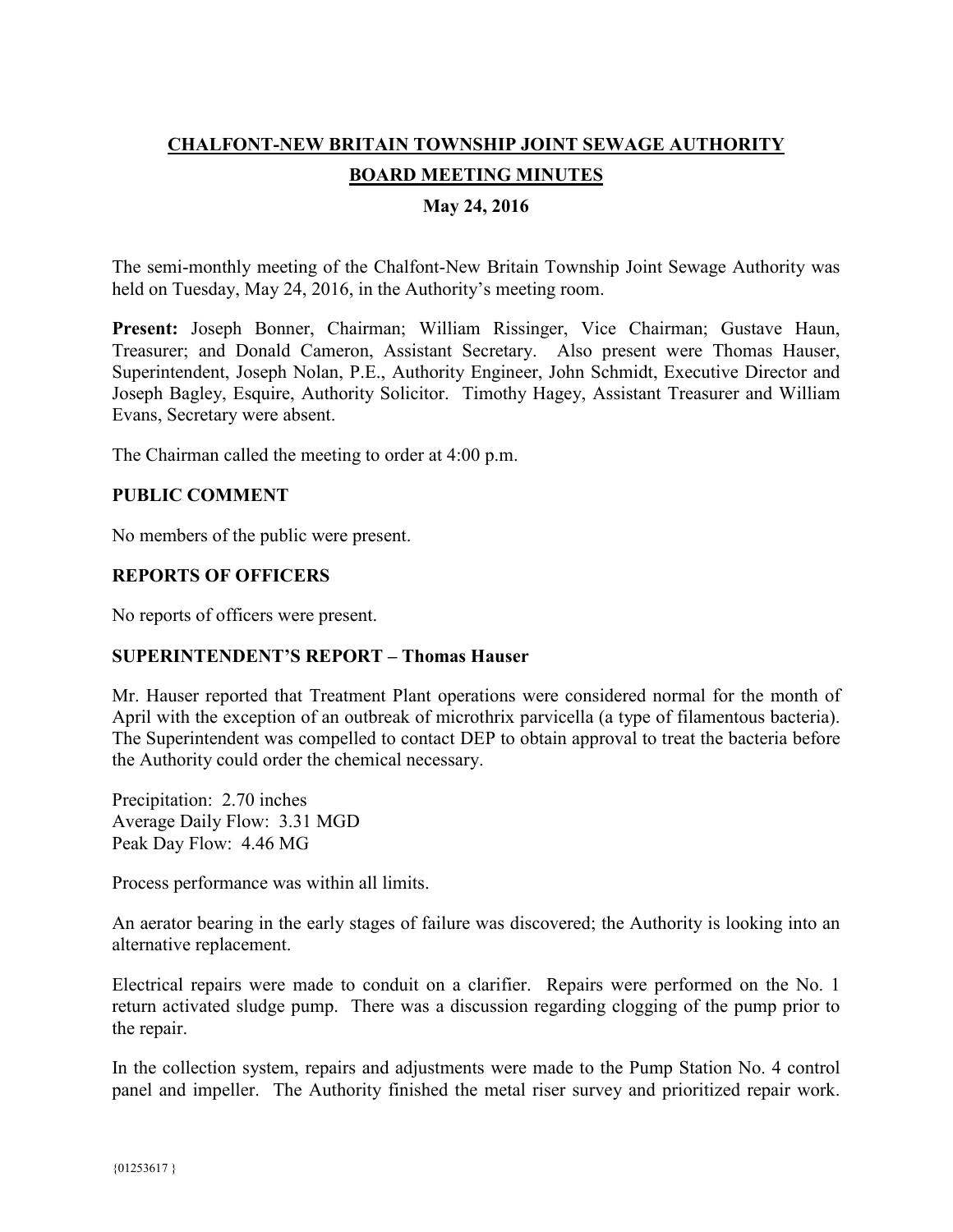Seven final water meters were read. Four vents were plunged. All information from the old hand-written TV sheets was entered into the computer. Snow removal equipment was "summerized".

The Board had a question about notifying people not to put grease and rags into the collection system. It was suggested that the Municipalities be contacted about possible inclusion of such a notice in municipal newsletters.

There was a general discussion regarding the new organism encountered- microthrix parvicella.

## **COMMITTEE REPORT**

Mr. Rissinger delivered a report on behalf of the Personnel Committee. The Committee interviewed a candidate with electrical experience. There was a discussion regarding staffing.

**MOTION:** It was **MOVED** by Mr. Haun and **SECONDED** by Mr. Cameron to offer the position of operator to Brian Carroll conditioned upon a criminal background check, a physical examination and a substance abuse test. The Motion was unanimously adopted.

## **EXECUTIVE DIRECTOR'S REPORT – John E. Schmidt**

Mr. Schmidt discussed with the Facilities Committee the purchase of a spreader for the farmers to use to spread bio-solids. Many of the farmers do not have a dry material spreader. There was discussion regarding a large bio-solid contractor spreading its own material on farms.

The Authority researched used dry material spreaders. Telephonic or written quotes for at least three different spreaders were obtained. The selected spreader was inspected by Authority staff and determined to be in good working condition. The Board asked questions regarding maintaining the spreader. There was a general discussion regarding a proposed acquisition of the spreader.

**MOTION:** It was **MOVED** by Mr. Cameron and **SECONDED** by Mr. Rissinger to purchase a used bio-solid spreader from MGD Tractor and Equipment of Lebanon, PA for \$11,400.00. The Motion was unanimously adopted.

Mr. Schmidt reported the contract renewal with the Auditor Bee Bergvall was due.

**MOTION:** It was **MOVED** by Mr. Haun and **SECONDED** by Mr. Cameron to renew the contract with Bee Bergvall. The Motion was unanimously adopted.

## **ENGINEER'S REPORT – Joseph Nolan, P.E.**

Mr. Nolan reported that the Phase III Contractor mobilization has started. The General Contractor dropped equipment off and trailers have begun to appear on site.

## **SOLICITOR'S REPORT – Joseph Bagley, Esquire**